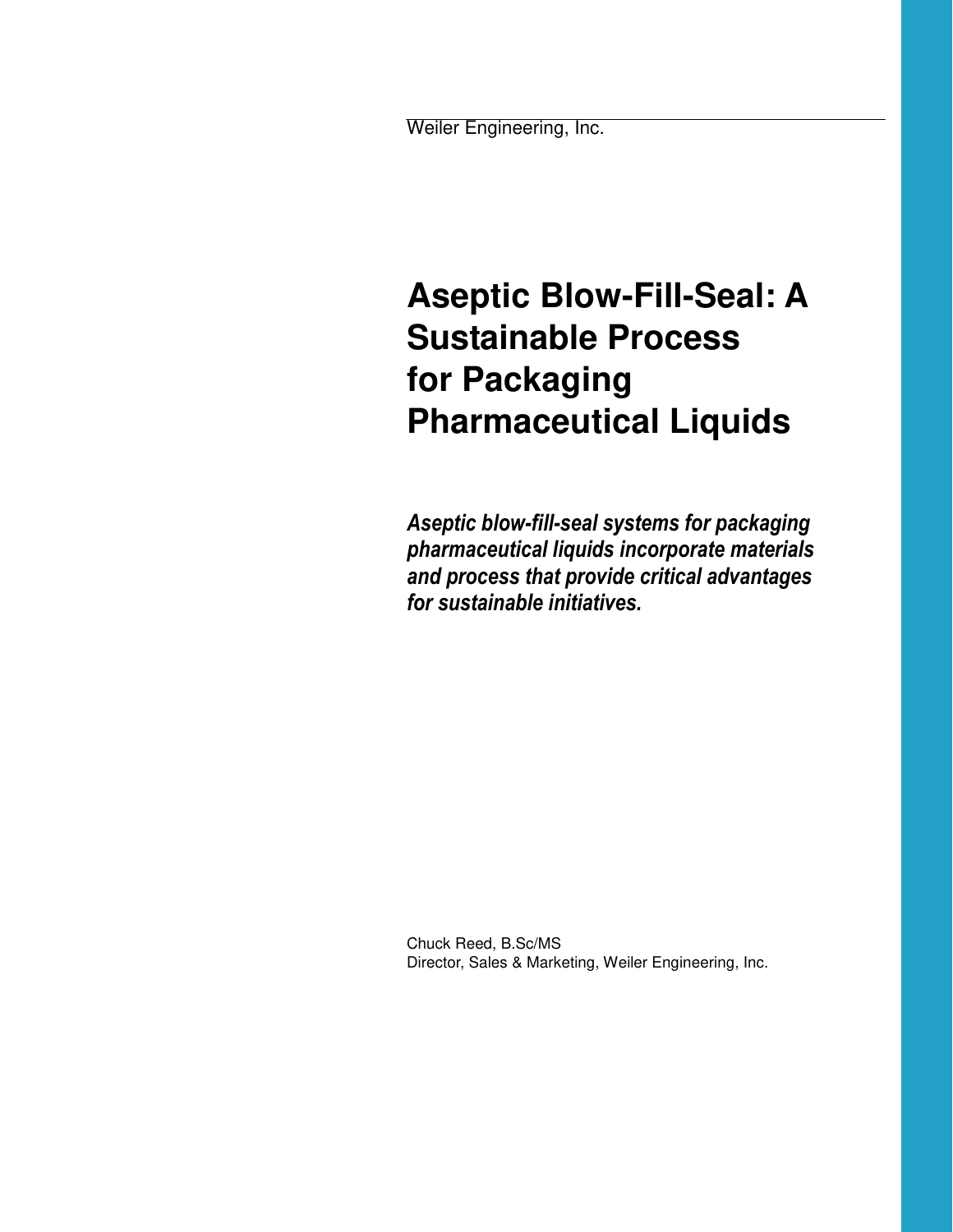Sustainability is increasing in importance in all international markets. The pharmaceutical industry is no exception, considering its environmentally taxing processes involving solvents, reagents, water and other agents. Along with sterility assurance, process validation and regulatory compliance, sustainability is becoming a more high-profile component in pharmaceutical processing, and is considered a critical factor in the design of healthcare equipment, products and packaging.

The concept of sustainability has been a topic of interest for many years, and has been more formally discussed and considered since the late 1980's. Current international focus has led to the development of regulatory guidance in many of the world's markets.

The United States Environmental Protection Agency has posted the following definition of sustainability on its website www.epa.gov/sustainability/basicinfo.htm: "Sustainability is based on a simple principle: Everything that we need for our survival and well-being depends, either directly or indirectly, on our natural environment. Sustainability creates and maintains the conditions under which humans and nature can exist in productive harmony, that permit fulfilling the social, economic and other requirements of present and future generations."

The major emphasis with sustainable procedures in pharmaceutical manufacturing is directed to the reduction of environmental impact, by decreasing consumption of raw materials and energy usage in manufacturing and packaging processes, and by increasing the utilization of more recycled materials.

There are many processes in pharmaceutical manufacturing that can be addressed to improve sustainability, and at the same time reduce operating costs. One of the most critically important objectives in achieving sustainability is reducing process energy consumption. Implementing energy-efficient practices and technologies should be a senior priority at the component, process and system levels.

Energy monitoring systems and process control systems are key tools that play an important role in energy management to reduce energy use. Such systems include metering, monitoring, and system controls such as integrated programmable logic controllers (PLCs). These minimize the time required to perform complex tasks and increase efficiency in process operations. Such automated process technologies that reduce energy consumption can also improve product quality and consistency, and increase production throughput.

Embracing process sustainability and energy efficiency in the pharmaceutical industry is the aseptic blow-fill-seal (B/F/S) system for packaging pharmaceutical liquids, which has made significant strides in achieving sustainability objectives.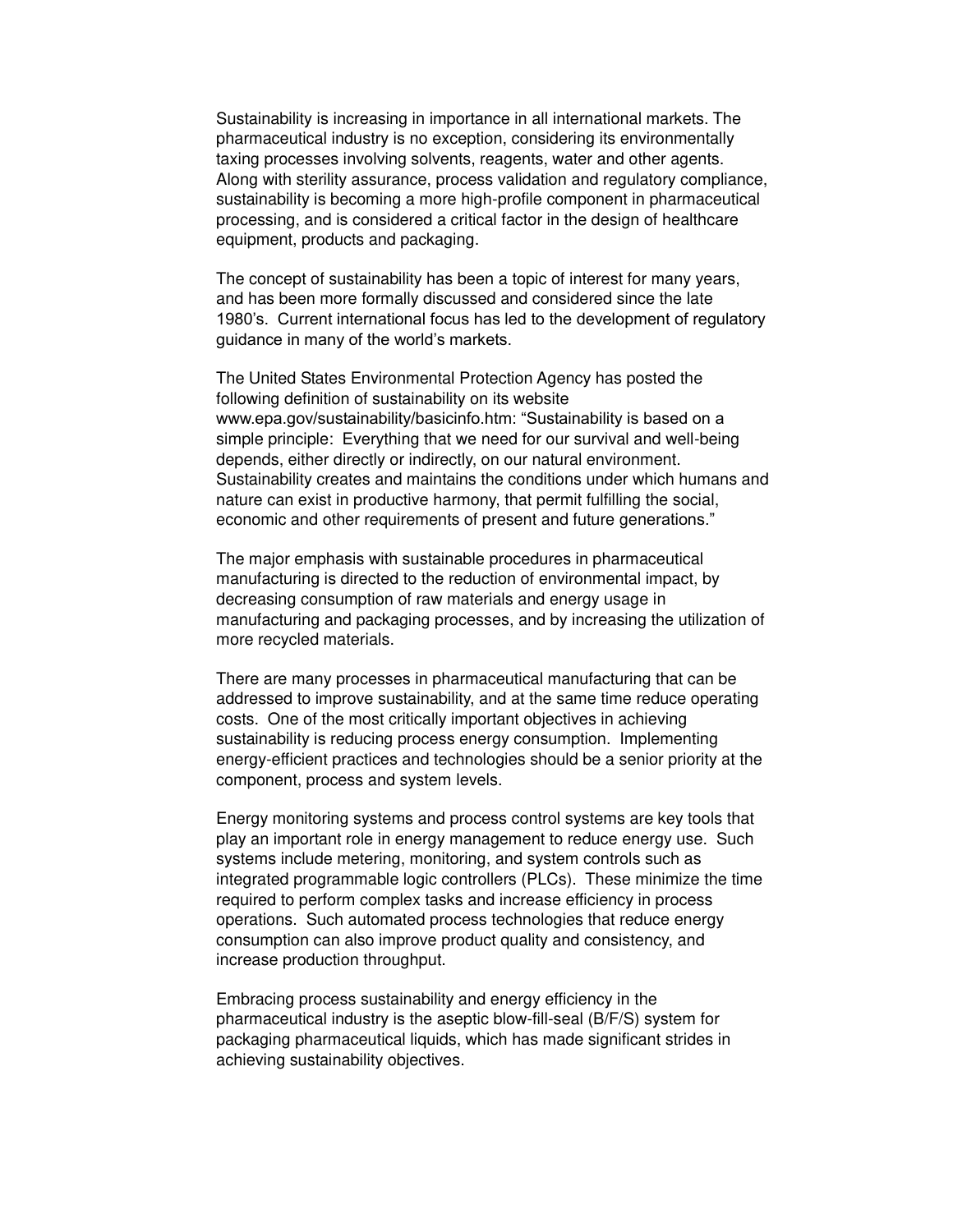Aseptic B/F/S technology integrates the three-step process of blow molding, sterile filling and hermetic sealing in one continuous, highly-automated operation. Unique to aseptic B/F/S systems compared to traditional aseptic processing is their capability for rapid container closure and minimized aseptic interventions.

B/F/S is a self-contained process, where the raw materials are virtually completely recyclable. The consolidation of process steps through the use of B/F/S results in a significant reduction in the carbon footprint for the entire liquid filling and packaging production process. The products produced by aseptic B/F/S present a strong platform for sustainability from a variety of perspectives.

## **Assessing Sustainability in Pharmaceutical Manufacturing**

Pharmaceutical manufacturers possess a wide degree of latitude in selecting and implementing systems for achieving environmental sustainability and energy efficiency. But foremost is the necessity to have a structured methodology that clearly delineates overall sustainability initiatives and process improvements.

Two basic types of structured programs are available to companies that manufacture pharmaceutical products: a) programs that address multiple aspects of sustainability, such as LEED (Leadership in Energy and Environmental Design), which provides a step-by-step process to achieve certification and recognition of having reached specific levels of compliance; and, b) programs that provide assessment and planning tools for reducing energy consumption and plant process costs. Both types of programs use a set of guidelines for evaluating the environmental impact involved when manufacturing, packaging and distributing a product.

LEED is a certification program developed by the U.S. Green Building Council (USGBC) that can be applied to any building type and any building life cycle phase. It provides a framework for identifying and implementing practical and measurable green building design, construction, operations and maintenance solutions.

LEED promotes a whole-building approach to sustainability by recognizing performance in key areas, such as sustainable sites, water efficiency, energy, materials, indoor environmental quality, location and building design. The program's internationally recognized green building certification system provides third-party verification that a building was designed and built using strategies aimed at improving performance across these metrics.

Although LEED certification does cover the actual physical facility and its habitable spaces, it does not provide benchmarks for manufacturing and packaging processes within the plant. For pharmaceutical manufacturers, whose plant operations represent a significant energy draw which sizably impacts their sustainability, a more process-oriented sustainability program would be needed to accurately assess environmental impact.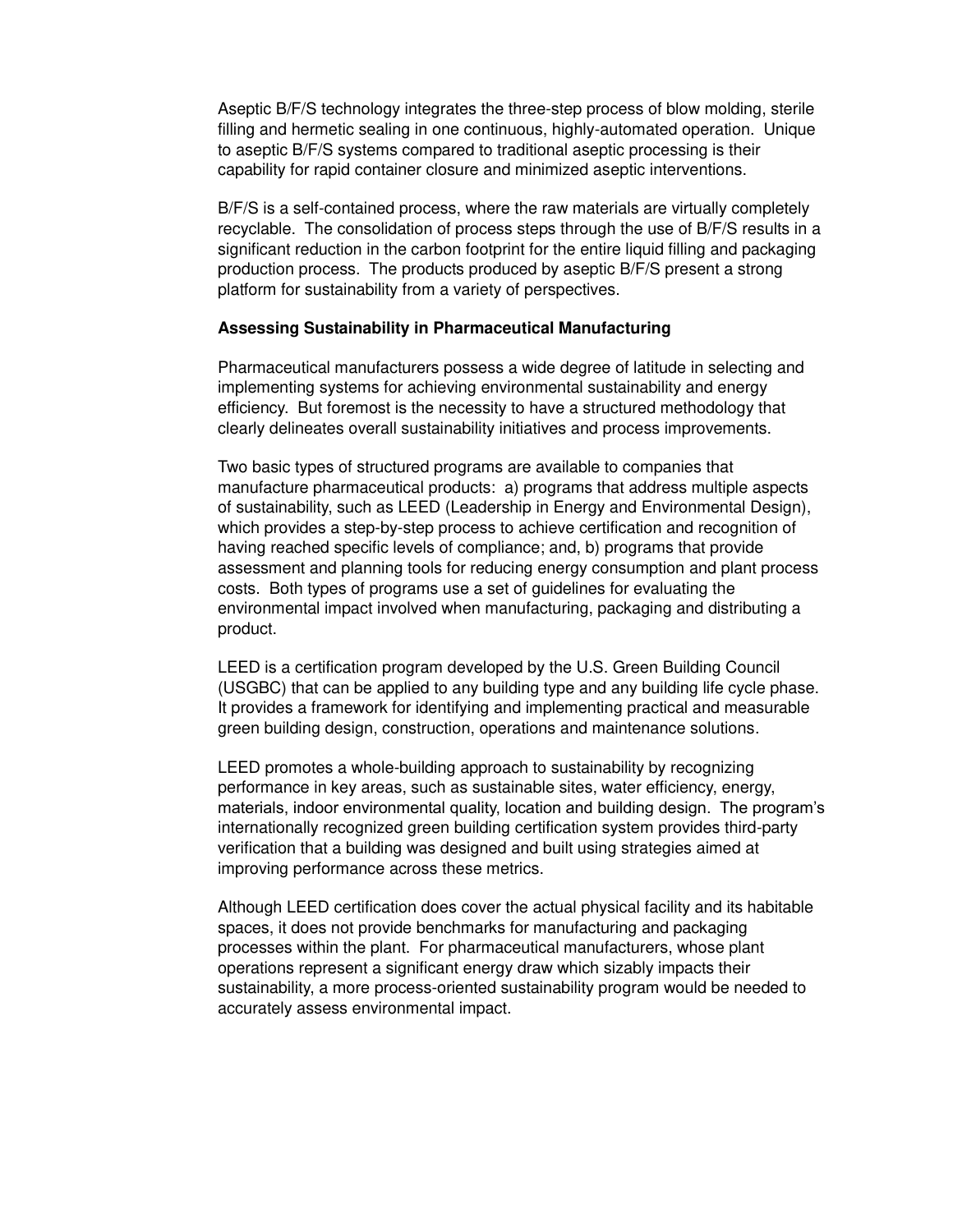Similar to LEED is Green Globes, operated by the Green Building Initiative in the United States. Green Globes is a building environmental design and management tool used throughout the United States and Canada. It encompasses both sustainability and energy management criteria, such as integration of energy efficient systems, renewable energy, cogeneration and on-site wastewater treatment systems, in additional to sustainable environmental practices such as sustainable site development and indoor air quality.

Green Globes delivers an online assessment protocol, rating system and guidance for green building design, operation and management for light industrial applications like pharmaceutical manufacturing. But the program does not govern industrial process – which omits the significant energy savings that can be achieved when taking these processes into account.

The Building Research Establishment's Environmental Assessment Method (BREEAM) is a leading European environmental program for building practices in sustainable design. The program can assess light industrial operations like pharmaceutical plants, such as manufacturing, assembly and packaging facilities both at the design stage and after construction. Factors considered are energy management, wastewater, land use, pollution, building materials, and other sustainability factors. Credits are awarded in each of the above areas according to performance. A set of environmental weightings then enables the credits to be added together to produce a single overall score.

But like LEED and Green Globes, process assessment is not covered in this program, which means it is an incomplete assessment system for the sustainability requirements of pharmaceutical manufacturers.

A program that does address process in pharmaceutical plants is Energy Star, sponsored by the U.S. Department of Energy (DOE), and administered through the Environmental Protection Agency. Its program provides tools and resources to help improve the energy efficiency of manufacturing and industrial facilities, including plant manufacturing and packaging processes.

Energy Star supplies an energy guide specifically for the pharmaceutical industry, which helps manufacturers evaluate potential energy improvement options, and develop action plans and checklists for the energy program. A major benefit is that it allows industrial companies to measure the energy use of their facility, and to benchmark it with other, similar facilities. Companies input key plant operating data into an energy performance indicator to receive an efficiency score. It is a critical management tool for evaluating how efficiently a plant is using energy compared to other companies in their industry.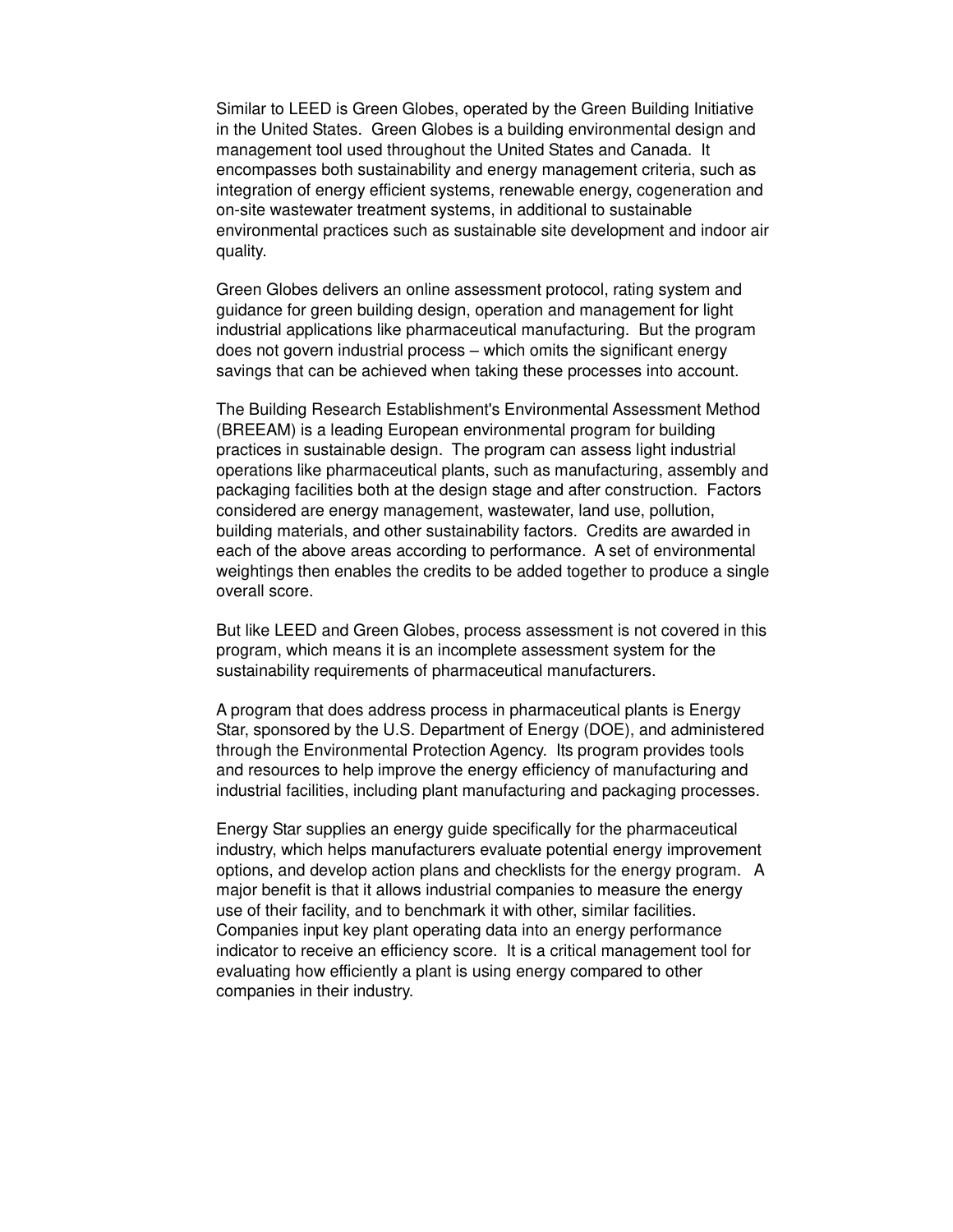Also supporting energy efficiency in pharmaceutical processes is the DOE's Industrial Technologies Program (ITP), run by the Office of Energy Efficiency and Renewable Energy. This program addresses process functions in manufacturing plants that utilize steam, compressed air, process heat, electric, and other systems that could potentially be a source of wasted energy. It focuses on the reduction of energy usage by integrating new technologies in industrial controls, automation and robotics, and provides concrete guidelines to achieve energy sustainability.

The ITP regularly conducts and makes available analytic studies to identify energyreduction opportunities within industrial processes, making these results available to participant manufacturers. Application of the ITP program has resulted in significant energy savings, waste reduction, increased productivity, lowered emissions and improved product quality for U.S. industrial manufacturers.

Choosing the right program is critical to how quickly a pharmaceutical manufacturer's energy efficiency and sustainability goals can be achieved. A company's best strategy may be to utilize more than one of these programs. A plant may decide to run with Energy Star or ITP for its process energy improvements, while simultaneously going with LEED or Green Globes for its other sustainability initiatives. Or, a manufacturer may choose to integrate state energy efficiency programs with LEED, Green Globes or ITP to capitalize on state energy credits or low interest loans and grants that the states may offer for energy-efficient solutions or equipment.

## **Life Cycle Analysis and B/F/S**

The environmental performance of products and processes in all industrial sectors, including pharmaceutical processing, has become a key issue. To better determine how sustainable products and processes really are, life cycle analysis (LCA) has emerged as a recognized instrument to assess the ecological burdens and impacts connected with them.

A life cycle analysis is unique as a technique because it assesses environmental impacts associated with all stages of a product's life from cradle to grave. This includes from raw material extraction through materials processing, manufacture, distribution, use, repair and maintenance, and disposal or recycling. LCA can be used to find the most ecological way to improve product manufacturing, and can be a useful decision-making tool for new products and process development. It can also be used as a guide for the optimization of energy and raw material consumption.

Cradle-to-grave life cycle analysis, through mathematical modeling, makes it possible to determine and manipulate key metrics to provide a weighted average on total sustainability. Values for energy and resource consumption, the extraction and processing of the raw materials, the pollution produced, recyclability and the effects of associated transportation on the environment are applied in a numerical equation.

The weighted average then gives a clear evaluation of a sustainable solution for the product and manufacturing/packaging process being examined.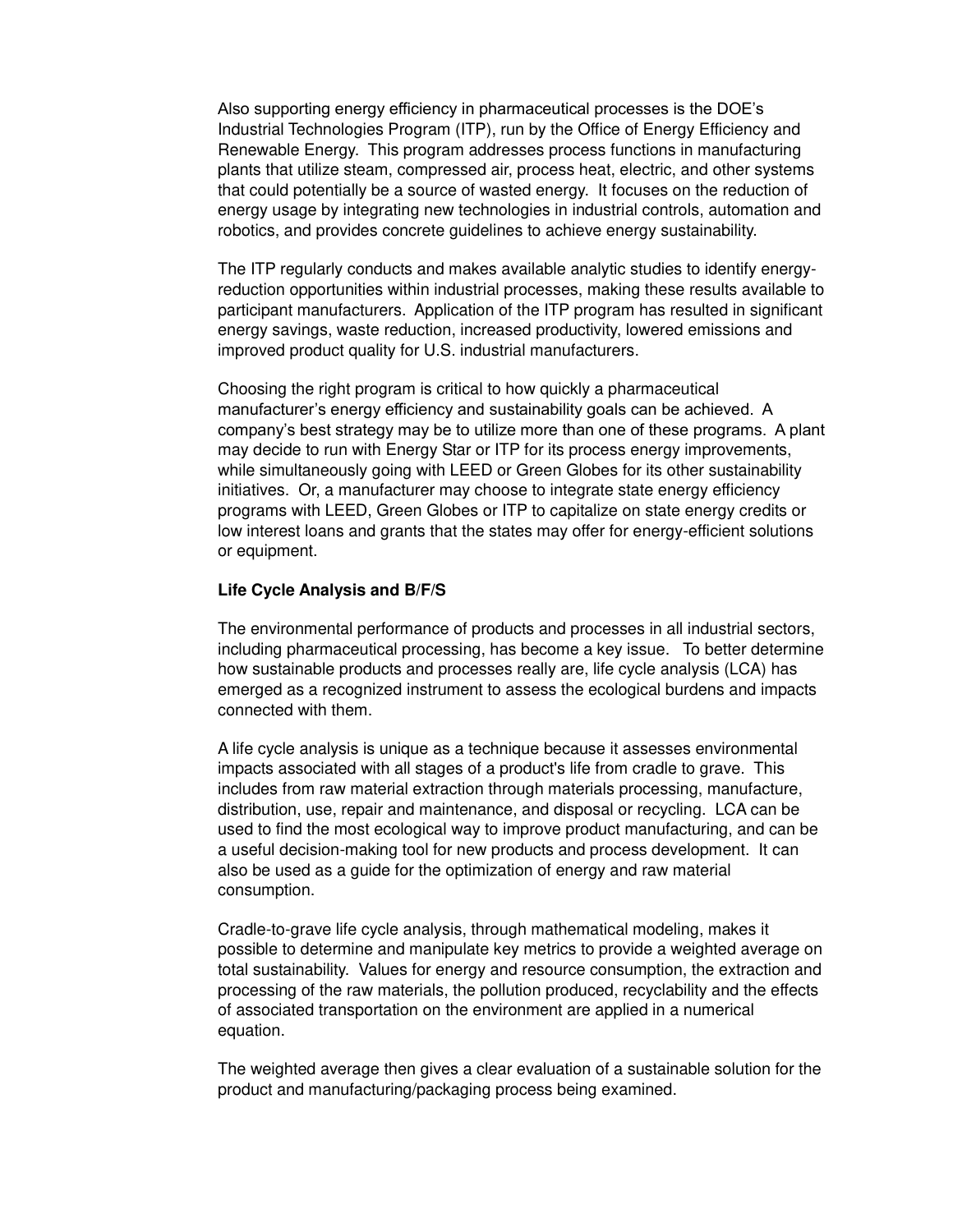The LCA process is a systematic, phased approach and consists of four components: 1) establishing the context and parameters of the analysis; 2) an inventory, consisting of an identification and quantification of energy, water and materials usage and environmental releases; 3) an impact assessment of these inventory factors, and the potential human and ecological effects; and 4) the different environmental impacts are weighted relative to each other, then summed to get a single number representing the total environmental impact.

An LCA allows a decision maker to study an entire product system and its processes, thereby avoiding the sub-optimization that could result if only a single process were the focus of the study.

In a comparison of different liquid pharmaceutical containers, for example, to determine which container had the lowest releases to the environment and least affected the supply of natural resources, an LCA would quantify the raw materials used and the environmental loadings (including energy consumption) from the manufacturing and packaging processes used to produce each container. Also viewed would be comparative ecological impacts from distribution, consumption and disposal or reuse of each container.

When selecting between two packaging processes, for example, it may appear that one is better for the environment because it generates less chemical emissions at the point of packaging. However, after performing an LCA, it could be determined that the preferred process actually creates larger cradle-to-grave environmental impacts when measured across its influence on air, water and land. The packaging process may use a film that is difficult or impossible to recycle. Therefore, the unselected process may now be viewed as producing less cradle-to-grave environmental harm or impact than the initial preferred technology.

From a life cycle analysis perspective, aseptic blow-fill-seal machines that provide packaging of pharmaceutical liquids present much more streamlined and sustainable systems for production of sterile products, compared to traditional aseptic processing in a number of critical aspects:

Energy Management – The most advanced aseptic B/F/S systems are quite automated, compared to traditional aseptic processing. These B/F/S machines are designed to require minimum human access while operating in Class-100 environments.

Various in-process control parameters utilizing the latest generation of fully system-integrated PLCs, control and monitor container weight, fill weight, wall thickness, isolation of visual defects and other factors, facilitating optimized system function.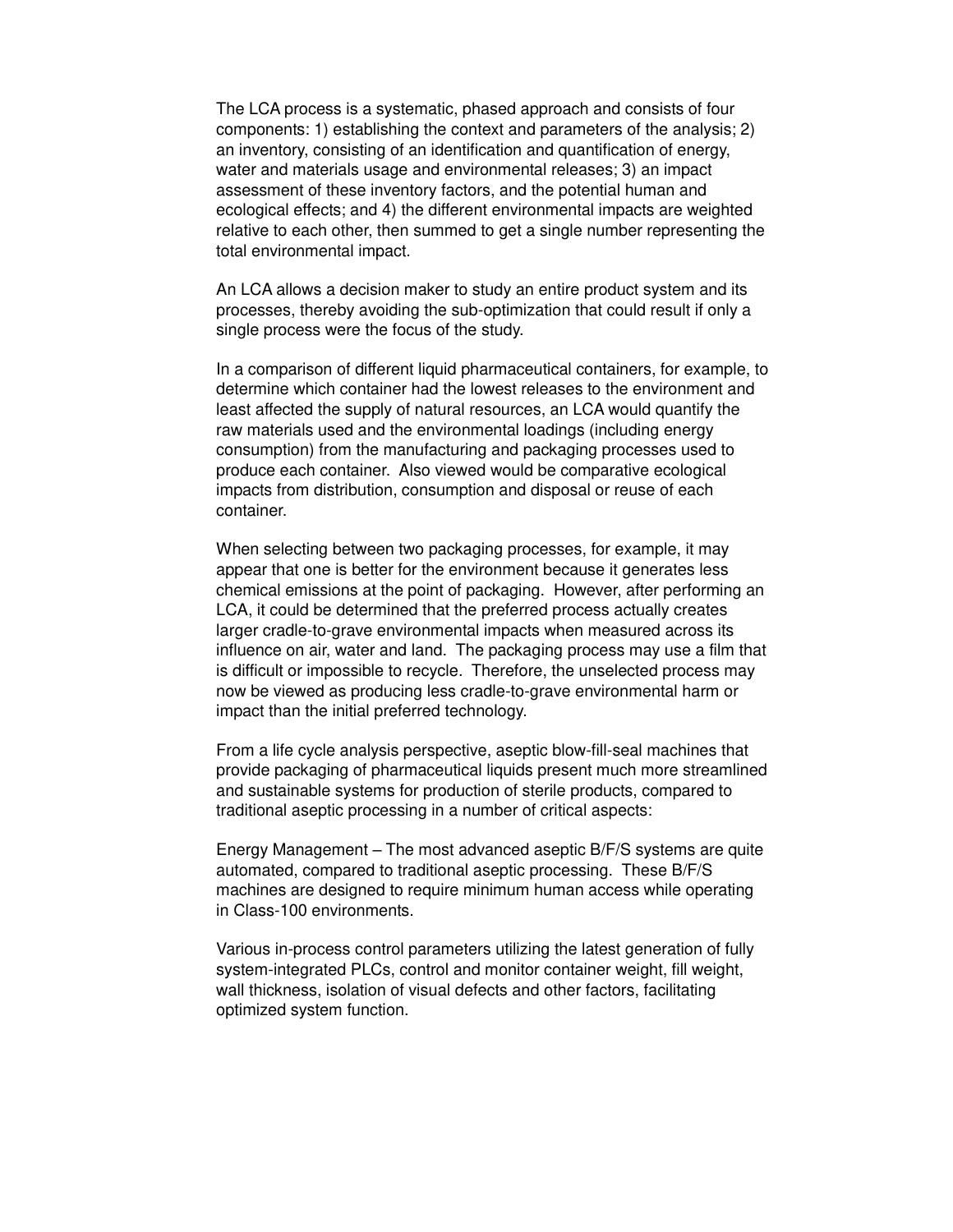These B/F/S machines allow very efficient processing speed and short machine cycle times. Aside from the obvious improvement in throughput volume, they provide more efficient energy usage.

According to the DOE's Energy Star program, implementation of monitoring and control systems, such as PLCs and servo-drives, present well-documented opportunities for energy savings.

Recyclable Plastic Containers – Aseptic B/F/S systems incorporate the use of recyclable plastic resins, as differentiated from glass containers used in traditional aseptic processing. Low-density polyethylene, high-density polyethylene and polypropylene, used to produce aseptic containers for injectables, ophthalmics, biologicals and vaccines are generally considered inert by the FDA. These inert materials do not contain additives, have low water vapor permeability, and are easy and safe to handle in critical care environments such as hospitals.

These resins used in B/F/S processes are recyclable. Regulatory requirements permit reuse of the resin up to three times before it must be discarded. As much as 50 percent of the resin used in the B/F/S process can be reground and directly used again within the process when mixed with virgin material. The remainder of the waste can be captured and used for other applications. The entire production and recycle processes can be maintained on-site with minimal need for off-site disposal of waste material.

Reduced Manual Interventions – Waste reduction should be viewed as an important objective in a sustainability program. In aseptic packaging of pharmaceutical liquids, waste can manifest itself in compromised quality, labor-intensive processes and reduced efficiency.

Traditional aseptic procedures for packaging pharmaceutical liquids involves multiple steps in the handling and manipulation of the material, containers and sterilization filling processes with human intervention, and therefore have a higher potential for contamination during processing. Additional processing steps for conventional aseptic processing include receiving, inspection and warehousing of incoming containers, washing and sterilizing of containers, separate processing steps and equipment for filling and sealing, and end processing handling such as labeling.

The FDA's 2004 Guidance for Industry Sterile Drug Products Produced by Aseptic Processing states that the design of equipment used in aseptic processing should limit the number and complexity of aseptic interventions by personnel. Both personnel and material flow should be optimized to prevent unnecessary activities that could increase the potential for introducing contaminants to exposed product, container-closures or the surrounding environment.

The latest generation of blow-fill-seal machines, as exemplified in the ASEP-TECH® B/F/S system from Weiler Engineering, are highly automated, thereby severely reducing manual interventions. The forming, filling and sealing steps are achieved in one unit operation – the cycle being completed within seconds. Such automation eliminates unneeded manpower and reduces the risk to lessened product integrity.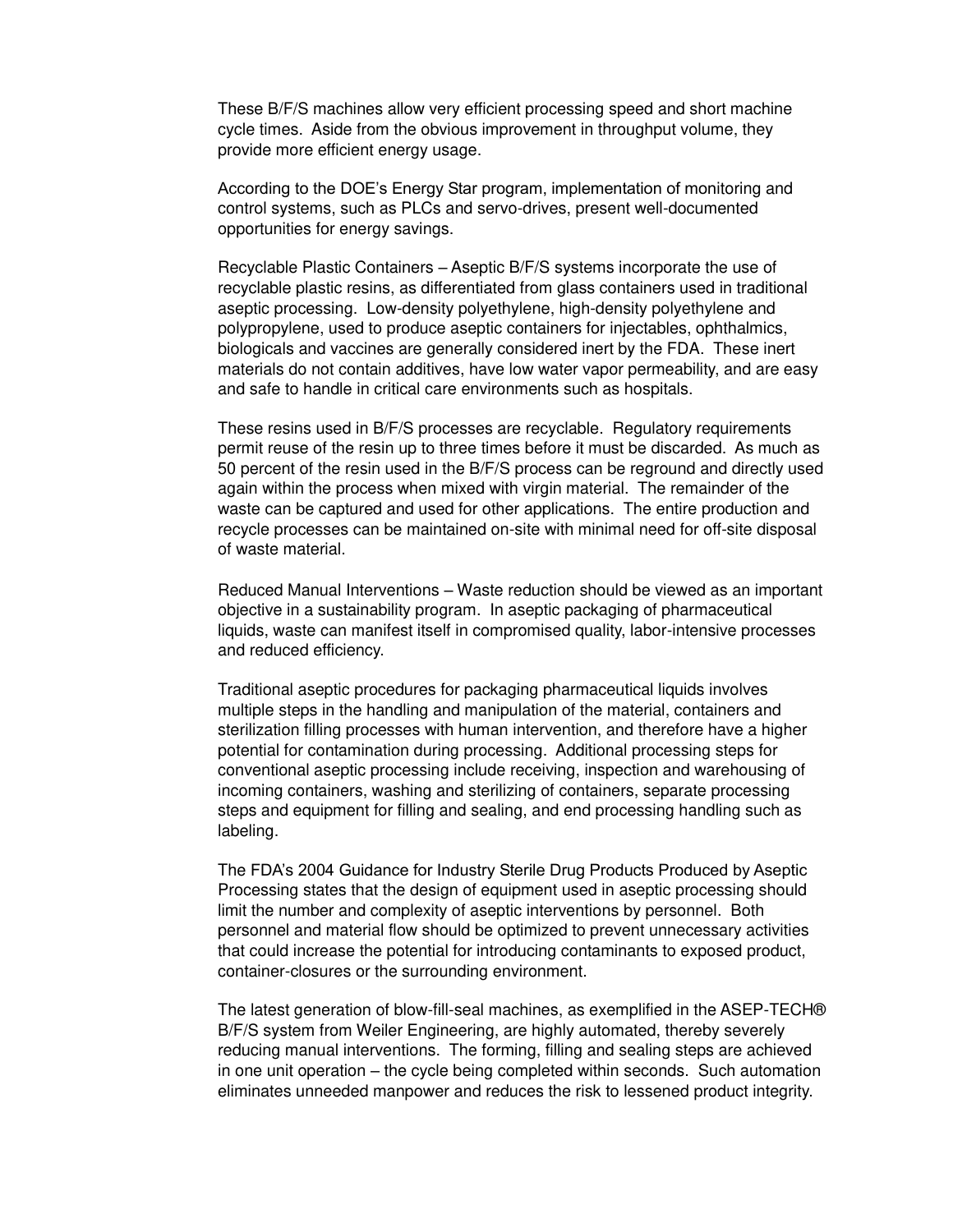Elimination of Secondary Packaging – B/F/S produced vials and bottles, by virtue of their opening features and simplified designs, such as twist-off tops, eliminate the need for secondary packaging. Labeling is not needed, since the molds can be engraved with product information. This avoids an additional process step, and eliminates material usage and the potential for additional waste generation.

Integrated Packaging of Inserts – B/F/S allows pre-molded, pre-sterilized components, called inserts, to be integrated into the basic container. These inserts, including items such as rubber and silicone stoppers, and tip-andcap dropper units for eye drop containers used to deliver a calibrated drop, are attached to the container after the blowing and filling process. These improvements streamline the packaging process.

Changeover Flexibility – When aseptic throughput is interrupted, or not running because of downtime, the entire process line is affected, which represents a significant production loss to the manufacturer. Many B/F/S machines are configured to produce more than one bottle shape or format. This makes it easy to change over from one container size to another. A blow-fill-seal machine might produce a family of 2, 3 and 5ml, then switch to a family of 5, 10 and 15ml, or to one of 10, 15 and 20ml, moving from one to the other with relative ease of machine set-up.

B/F/S systems approach 99 percent uptime efficiency, significantly higher than traditional aseptic processing, which is plagued with slow-downs and process interruptions in part because of required manual interventions.

## **Embracing Sustainability**

The blow-fill-seal system improves product integrity and better ensures patient safety over traditional aseptic processing procedures. As a result, the United States Food and Drug Administration and the United States Pharmacopoeia now characterize modern B/F/S technology as an "advanced aseptic process", indicating its use as a preferred technology over other aseptic systems, and a better solution for the sterile, aseptic processing of pharmaceutical liquids.

Waste reduction, resource and energy management, improved process controls and throughput efficiency are key factors that have influenced the acceptance of aseptic blow-fill-seal. These are critical functions for achieving sustainable practices in the packaging of aseptic pharmaceutical liquids. They save energy, increase productivity, and reduce environmental impacts.

Advanced aseptic blow-fill-seal technology has emerged as an innovation in green technology within the pharmaceutical packaging sector. As government agencies and pharmaceutical manufacturers steadily, but surely, embrace the sustainability initiative, aseptic blow-fill-seal technology will continue to occupy a prominent position in the evolution of "Green Processing".